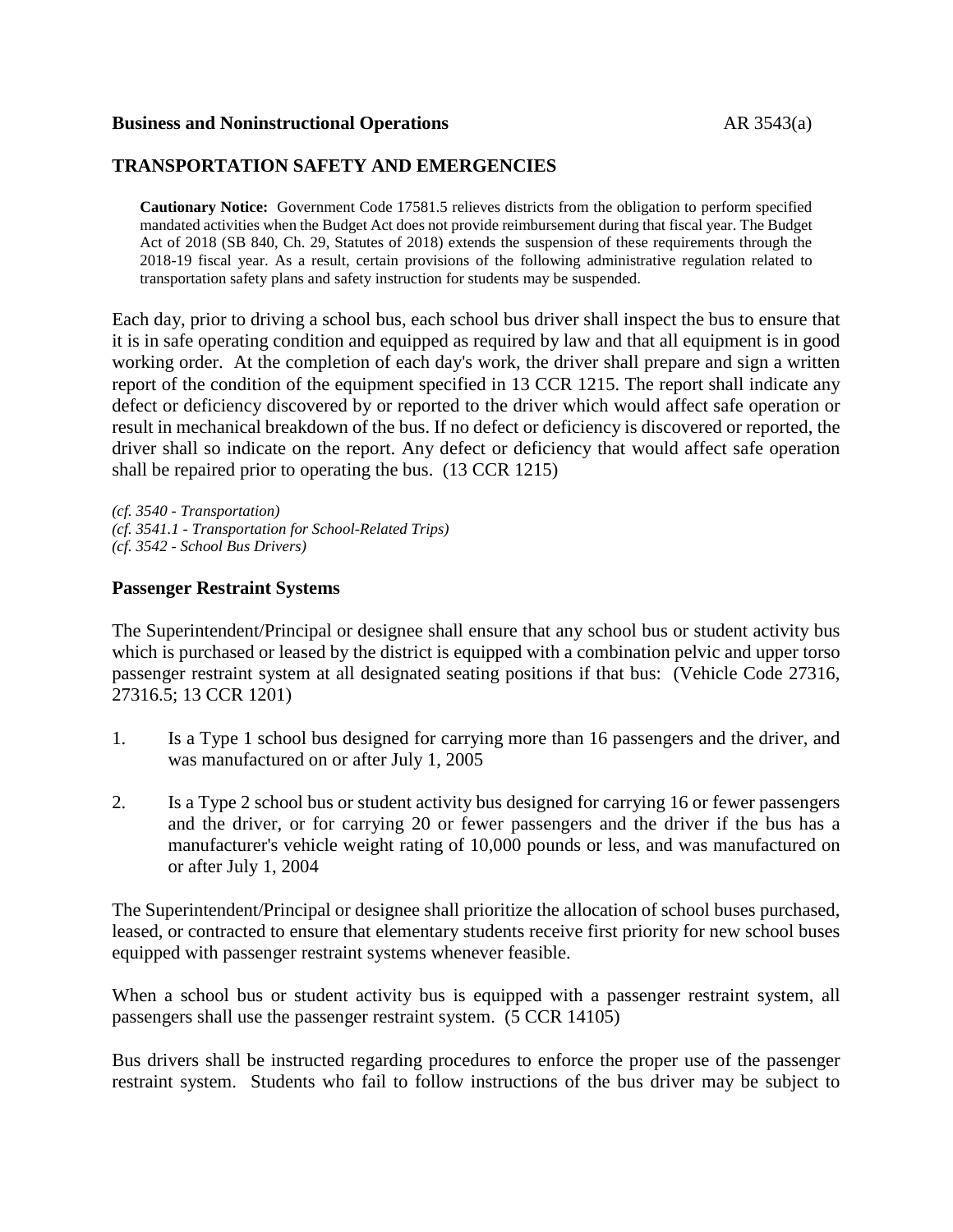discipline, including suspension of riding privileges, in accordance with Board policy and administrative regulations.

AR 3543(b)

## **TRANSPORTATION SAFETY AND EMERGENCIES** (continued)

*(cf. 5131.1 - Bus Conduct) (cf. 5144 - Discipline)*

## **Fire Extinguishers**

Each school bus shall be equipped with at least one fire extinguisher, located in the driver's compartment, which meets the standards specified in law. In addition, a wheelchair school bus shall have another fire extinguisher placed at the wheelchair loading door or emergency exit. All fire extinguishers shall be regularly inspected and serviced in accordance with regulations adopted by the State Fire Marshal. (Education Code 39838; 13 CCR 1242; 19 CCR 574-575.3)

## **Child Safety Alert System**

In accordance with Vehicle Code 28160, each school bus or student activity bus shall be equipped with an operational child safety alert system at the interior rear of the bus that requires the driver to either manually contact or scan the device, thereby prompting the driver to inspect the entirety of the interior of the vehicle before exiting.

A student activity bus that does not have a child safety alert system may be used only if all of the following apply: (Vehicle Code 28160)

- 1. The student activity bus is not used exclusively to transport students.
- 2. When the student activity bus is used to transport students, the students are accompanied by at least one adult chaperone selected by a school official. If an adult chaperone is not a school employee, the chaperone shall meet the requirements for a school volunteer.

*(cf. 1240 - Volunteer Assistance)*

- 3. One adult chaperone has a list of every student and adult chaperone, including a school employee, who is on the student activity bus at the time of departure.
- 4. The driver has reviewed all safety and emergency procedures before the initial departure, and the driver and adult chaperone have signed a form, with the time and date, acknowledging that the safety plan and procedures were reviewed.
- 5. Immediately before departure from any location, the adult chaperone shall account for each student on the list of students, verify the number of students to the driver, and sign a form indicating that all students are present or accounted for.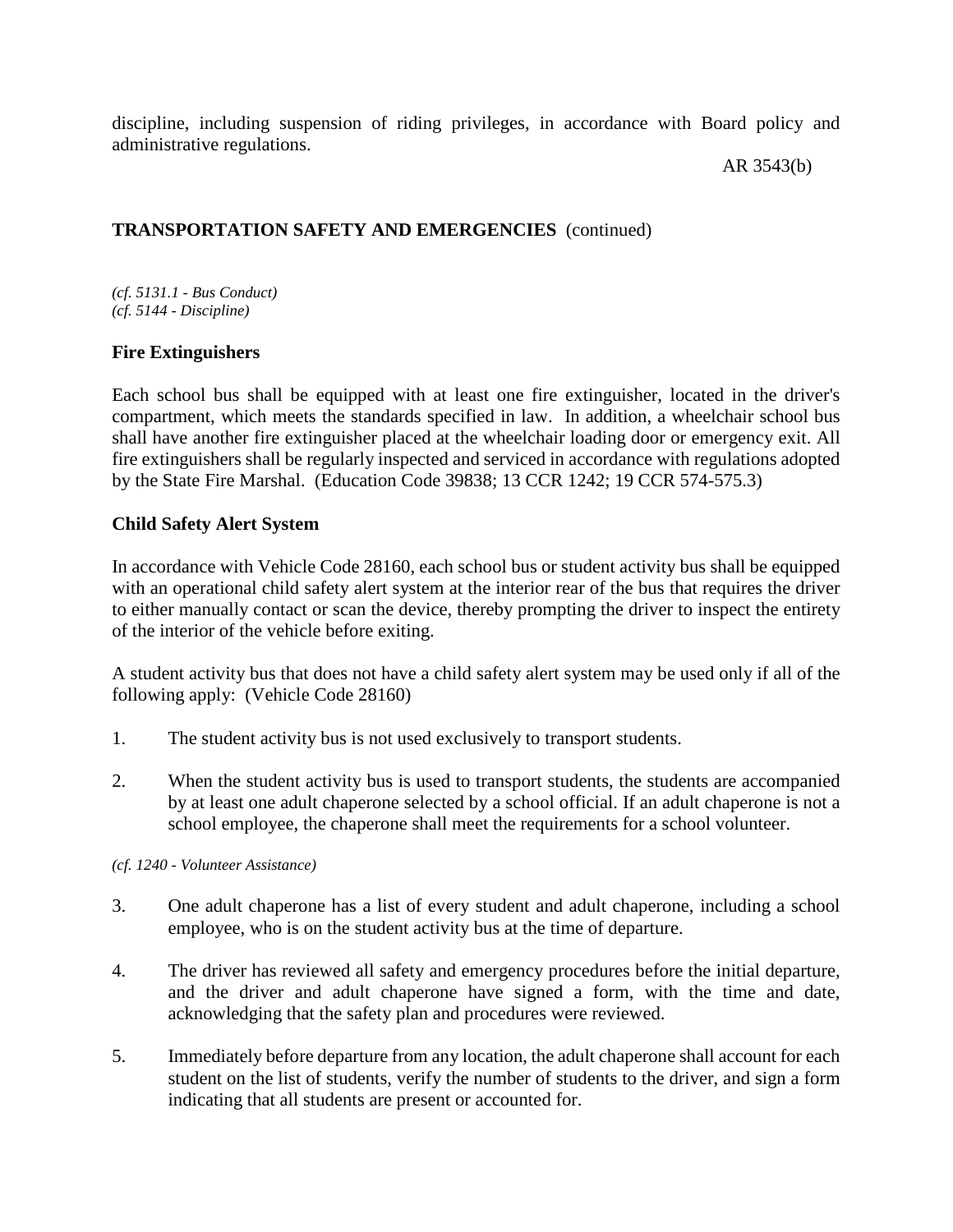- 6. After students have exited a student activity bus, and before driving away, the driver shall check all areas of the bus, including, but not limited to, overhead compartments and bathrooms, to ensure that the bus is vacant.
- 7. The driver shall sign a form with the time and date verifying that all required procedures have been followed.
- 8. The information required to be recorded pursuant to items #4, 5, and 7 may be recorded on a single form and shall be retained by the district for a minimum of two years.

### **Electronic Communications Devices**

A bus driver is prohibited from driving a school bus or student activity bus while using a wireless telephone or other electronic wireless communications device except for work-related or emergency purposes, including, but not limited to, contacting a law enforcement agency, health care provider, fire department, or other emergency service agency or entity. In any such permitted situation, the driver shall only use a wireless telephone or device that is specifically designed and configured to allow voice-operated and hands-free operation or a function that requires only a single swipe or tap of the driver's finger provided the device is mounted on the windshield, dashboard, or center console of the bus. (Vehicle Code 23123.5, 23125)

### **Safe Bus Operations**

School buses and student activity buses shall not be operated whenever the number of passengers exceeds bus seating capacity, except when necessary in emergency situations which require that individuals be transported immediately to ensure their safety. (Education Code 39834)

### *(cf. 3516 - Emergencies and Disaster Preparedness Plan)*

School bus operations shall be limited when atmospheric conditions reduce visibility on the roadway to 200 feet or less during regular home-to-school transportation service. Bus drivers for school activity trips may discontinue bus operation whenever they determine that it is unsafe to continue operation because of reduced visibility. (Vehicle Code 34501.6)

## **Unauthorized Entry**

The Superintendent/Principal or designee may place a notice at bus entrances that warns against unauthorized entry. The driver or another school official may order any person to disembark if that person enters a bus without prior authorization. (Education Code 39842; 13 CCR 1256.5)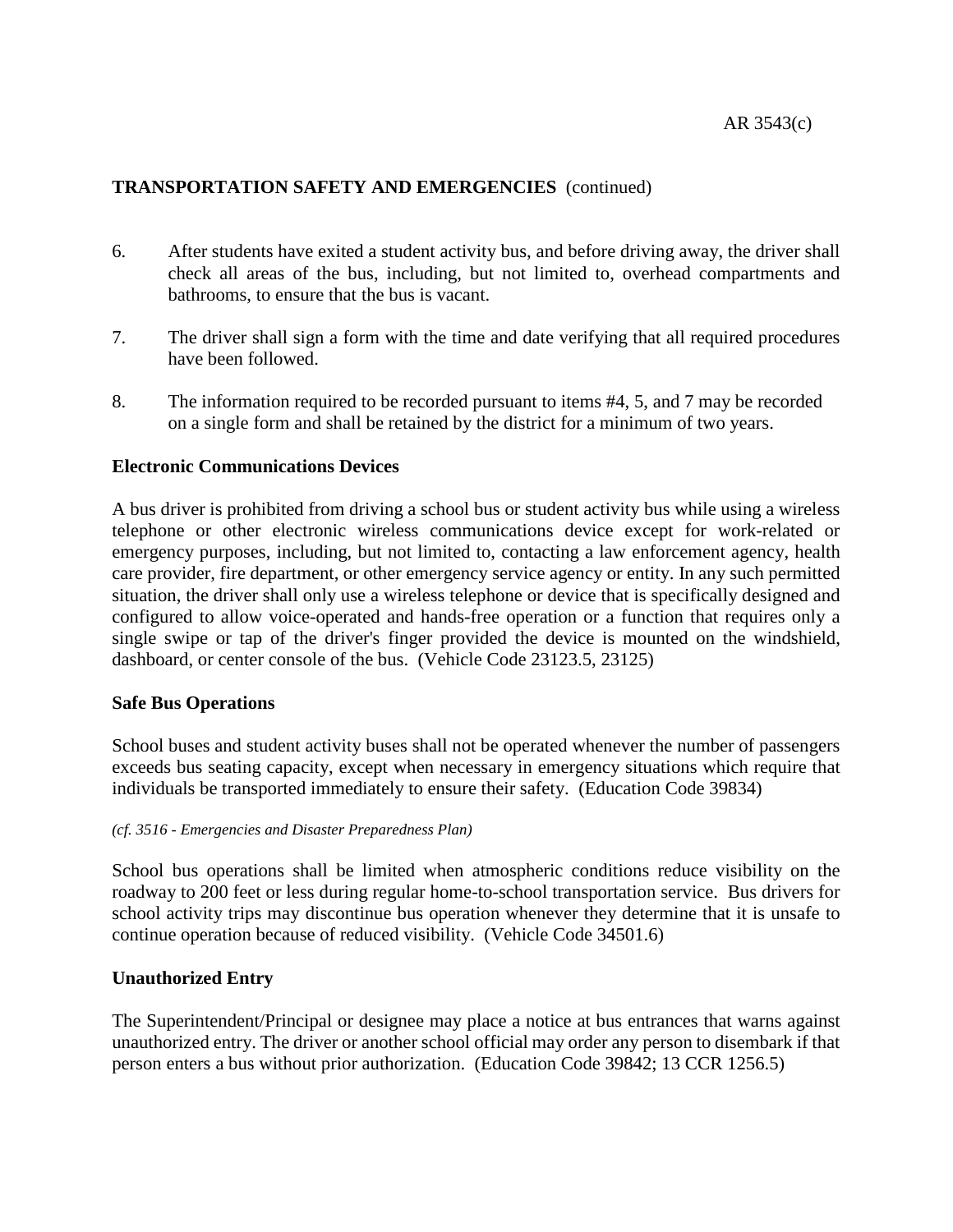### *(cf. 3515.2 - Disruptions)*

## **Transportation Safety Plan for Boarding and Exiting Buses**

The Superintendent/Principal or designee shall develop a transportation safety plan containing procedures for school personnel to follow to ensure the safe transport of students. The plan shall address all of the following: (Education Code 39831.3)

- 1. Determination of whether students in grades prekindergarten through 8 require an escort to cross a private road or highway at a bus stop pursuant to Vehicle Code 22112
- 2. Procedures for all students in grades prekindergarten through 8 to follow as they board and exit the bus at their bus stops
- 3. Boarding and exiting a school bus at a school or other trip destination
- 4. Procedures to ensure that a student is not left unattended on a school bus, student activity bus, or, if applicable, youth bus
- 5. Procedures and standards for designating an adult chaperone, other than the driver, to accompany students on a school activity bus

A copy of the plan shall be kept at the school site and made available upon request to the California Highway Patrol (CHP). (Education Code 39831.3)

## **Parental Notifications**

The Superintendent/Principal or designee shall provide written safety information to the parents/guardians of all students in grades prekindergarten through 6 who have not previously been transported in a district school bus or student activity bus. This information shall be provided upon registration and shall contain: (Education Code 39831.5)

- 1. A list of school bus stops near each student's home
- 2. General rules of conduct at school bus loading zones
- 3. Red light crossing instructions
- 4. A description of the school bus danger zone
- 5. Instructions for safely walking to and from school bus stops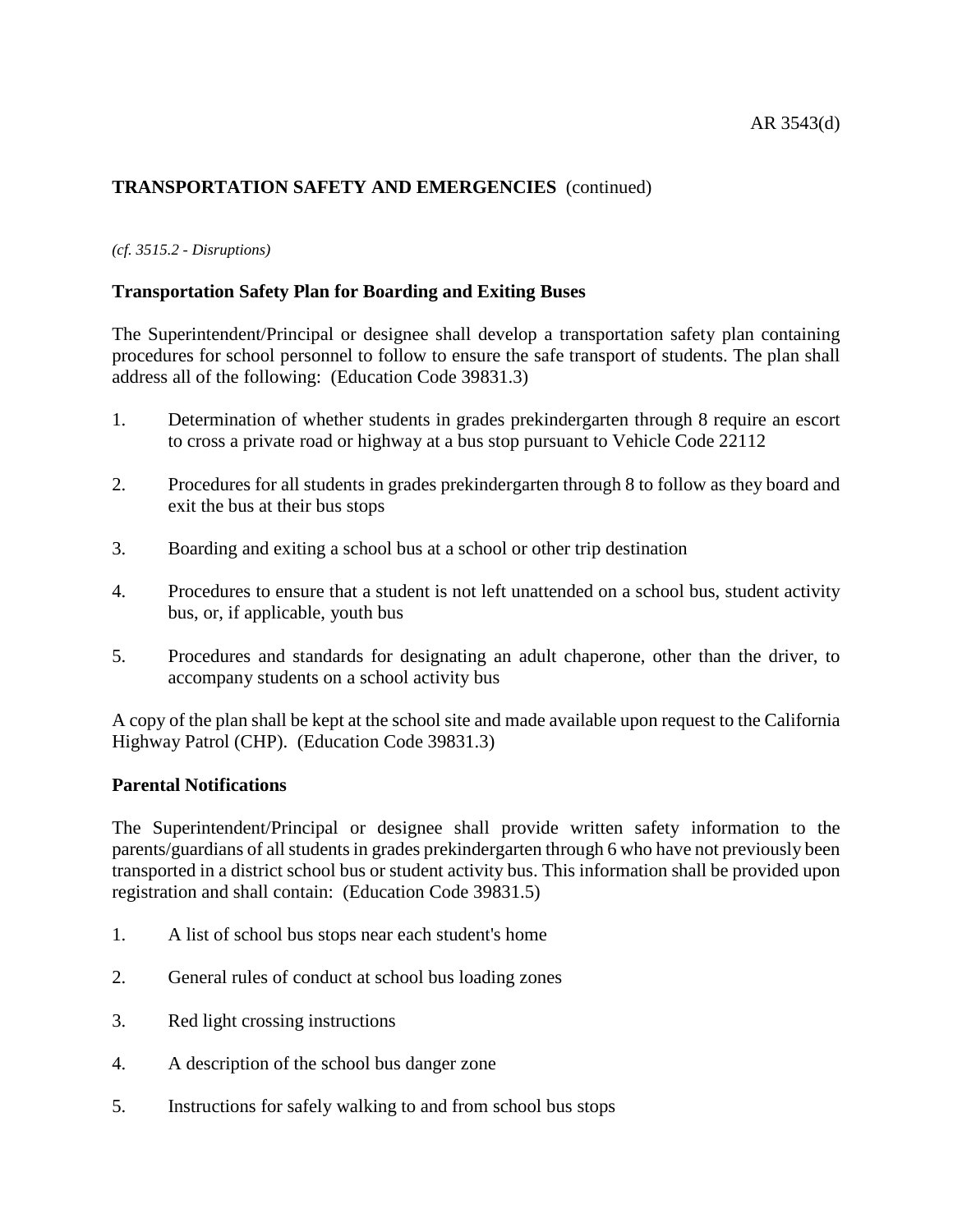### *(cf. 5145.6 - Parental Notifications)*

## **Student Instruction**

Students who are transported in a school bus or student activity bus shall receive instruction in school bus emergency procedures and passenger safety as follows: (Education Code 39831.5; 5 CCR 14102)

- 1. Each year, all students who receive home-to-school transportation in a school bus shall be provided appropriate instruction in safe riding practices and emergency evacuation drills.
- 2. At least once each school year, all students in grades prekindergarten through 8 who receive home-to-school transportation shall receive safety instruction which includes, but is not limited to:
	- a. Proper loading and unloading procedures, including escorting by the driver
	- b. How to safely cross the street, highway, or private road
	- c. In school buses with passenger restraint systems, instruction in the use of such systems as specified in 5 CCR 14105, including, but not limited to, the proper fastening and release of the passenger restraint system, acceptable placement of passenger restraint systems on students, times at which the passenger restraint systems should be fastened and released, and acceptable placement of the passenger restraint systems when not in use
	- d. Proper passenger conduct
	- e. Bus evacuation procedures
	- f. Location of emergency equipment

As part of this instruction, students shall evacuate the school bus through emergency exit doors. Instruction also may include responsibilities of passengers seated next to an emergency exit.

Each time the above instruction is given, the following information shall be documented:

- a. District name
- b. School name and location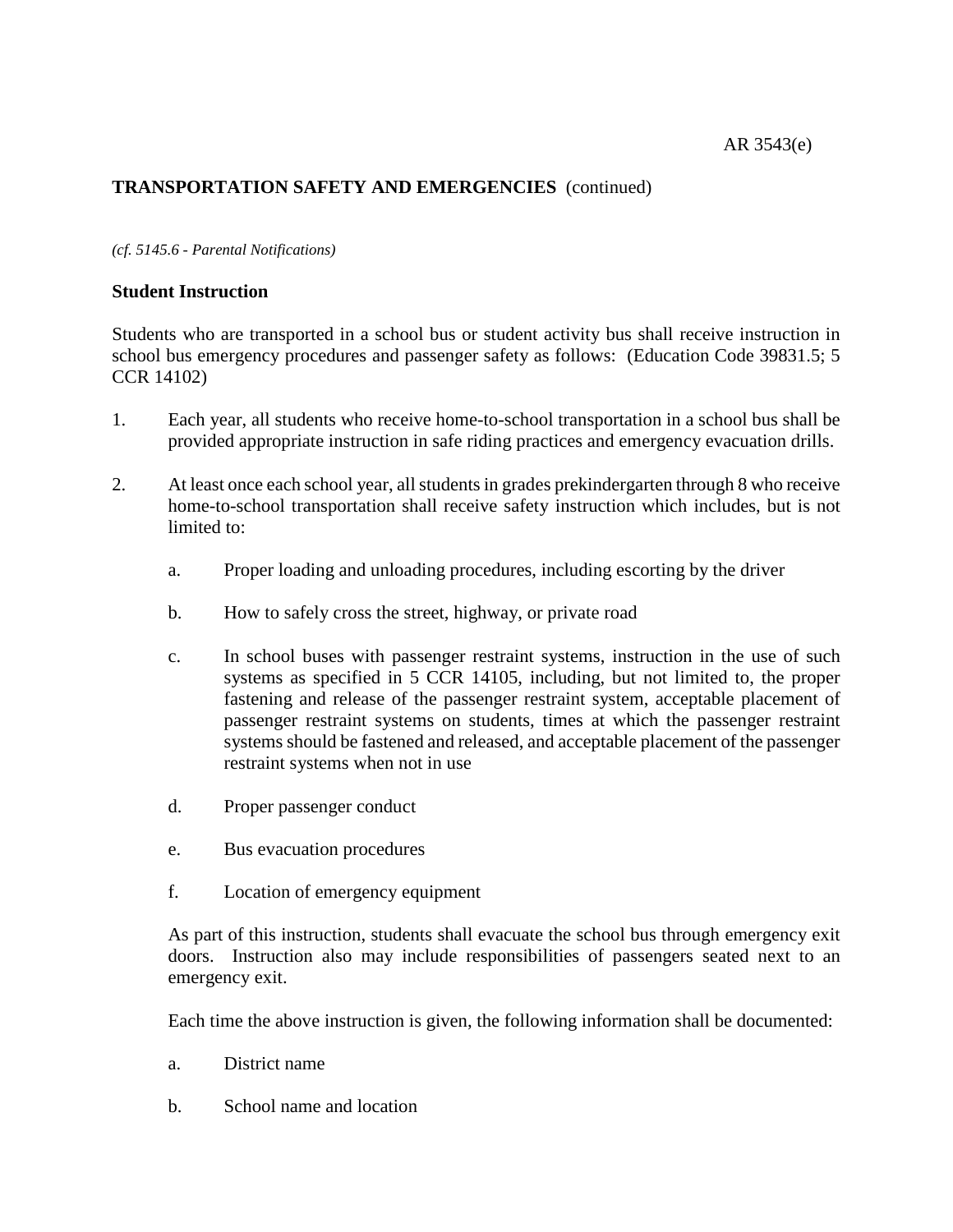- c. Date of instruction
- d. Names of supervising adults
- e. Number of students participating
- f. Grade levels of students
- g. Subjects covered in instruction
- h. Amount of time taken for instruction
- i. Bus driver's name
- j. Bus number
- k. Additional remarks

This documentation shall be kept on file at the district office or the school for one year and shall be available for inspection by the CHP.

### *(cf. 3580 - District Records)*

3. Before departing on a school activity trip, all students riding on a school bus or student activity bus shall receive safety instruction which includes, but is not limited to, the location of emergency exits and the location and use of emergency equipment. This instruction also may include responsibilities of passengers seated next to an emergency exit.

### **Bus Accidents**

In the event of a school bus accident, the driver shall immediately notify the CHP and the Superintendent/Principal or designee. The driver shall not leave the immediate vicinity of the bus to seek aid unless necessary. (13 CCR 1219)

The Superintendent/Principal or designee shall maintain a report of each accident that occurred on public or private property involving a school bus with students aboard. The report shall contain pertinent details of the accident and shall be retained for 12 months from the date of the accident. If the accident was not investigated by the CHP, the Superintendent/Principal or designee shall forward a copy of the report to the local CHP within five work days of the date of the accident. (13 CCR 1234)